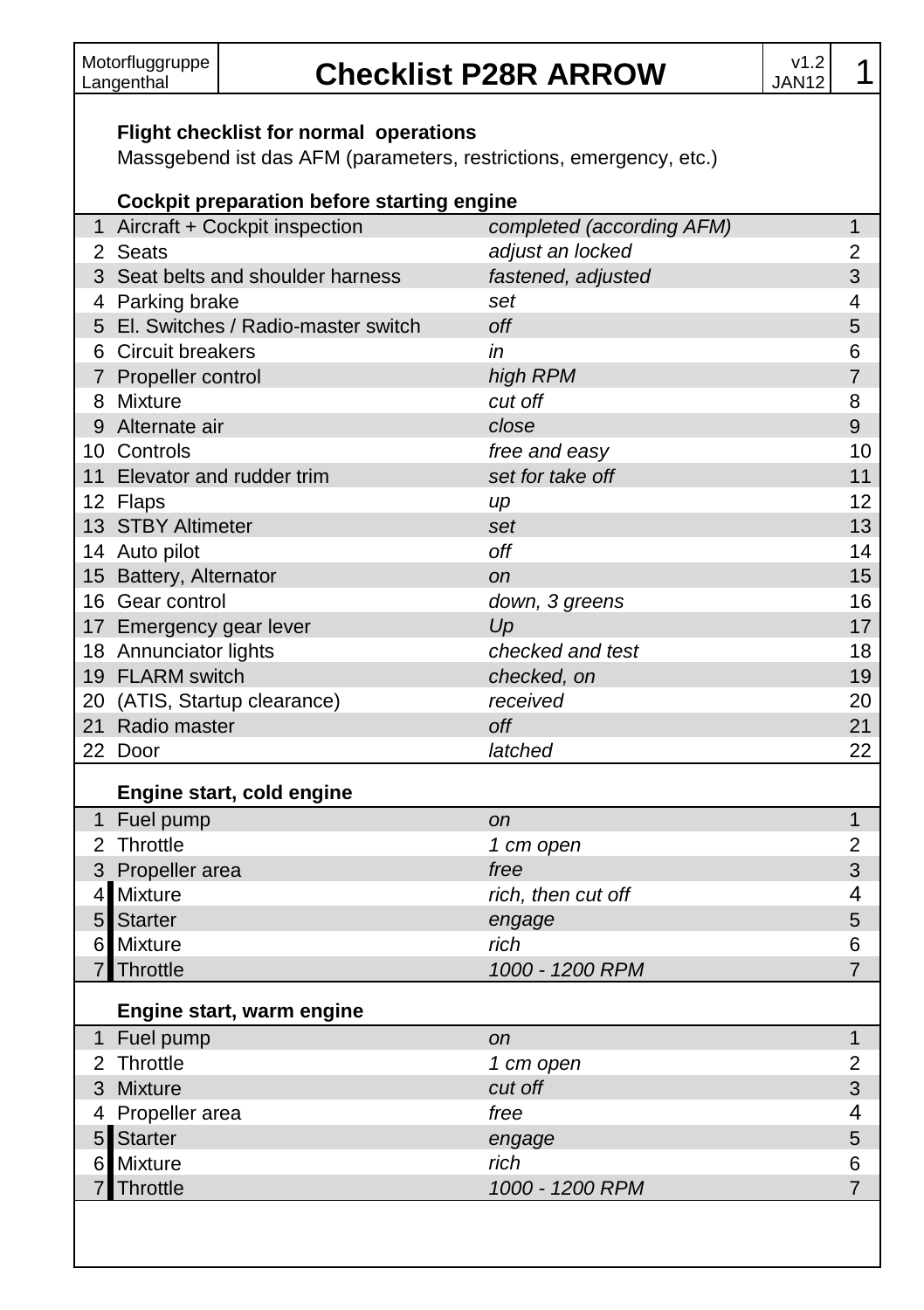### **Checklist P28R ARROW**

|              | After engine start check                     | checked                              |                     |  |  |
|--------------|----------------------------------------------|--------------------------------------|---------------------|--|--|
|              | 1 Oil pressure > 25 psi (PFD)<br>2 Fuel pump | off                                  | 1<br>$\overline{c}$ |  |  |
|              | 3 Alternator output                          | checked                              | 3                   |  |  |
|              | 4 Annunciator lights                         | off                                  |                     |  |  |
|              | 5 Ventilation, Heater                        | set                                  | 4<br>5              |  |  |
|              |                                              |                                      |                     |  |  |
|              | <b>Before taxi</b>                           |                                      |                     |  |  |
| $\mathbf 1$  | Radio-master                                 | <sub>on</sub>                        | 1                   |  |  |
|              | 2 El. trim                                   | оn                                   | $\overline{2}$      |  |  |
|              | 3 Autopilot                                  | on and test, off                     | 3                   |  |  |
|              | 4 Audio panel                                | set                                  | 4                   |  |  |
|              | 5 ATIS, ATC clearance                        | received                             | 5                   |  |  |
|              | 6 Avionics (Com, Nav, GPS)                   | set (121,5 checked)                  | 6                   |  |  |
|              | 7 PFD (Altimeter)                            | set                                  | 7                   |  |  |
|              | 8 MFD (fuel)                                 | set                                  | 8                   |  |  |
|              | 9 Time                                       | noted                                | 9                   |  |  |
|              | 10 Landing light                             | on                                   | 10                  |  |  |
|              | Taxi check                                   |                                      |                     |  |  |
|              |                                              |                                      |                     |  |  |
| 1            | Brake, steering                              | checked                              | $\overline{1}$      |  |  |
| $\mathbf{2}$ | AI, HSI, compass, Turn-coordinator           | checked, stable                      | $\overline{2}$      |  |  |
|              |                                              |                                      |                     |  |  |
|              | Run-up                                       |                                      |                     |  |  |
|              | 1 MFD                                        | set to engine page                   | 1                   |  |  |
|              | 2 Parking brake                              | set                                  | 2                   |  |  |
|              | 3 Landing light                              | off                                  | 3                   |  |  |
|              | 4 Engine temperature                         | within green                         | 4                   |  |  |
|              | 5 Propeller                                  | high RPM                             | 5                   |  |  |
|              | 6 Throttle                                   | <b>2000 RPM</b>                      | 6                   |  |  |
|              | 7 Alternator output                          | checked                              | 7                   |  |  |
|              | 8 Engine instruments                         | checked                              | 8                   |  |  |
|              | 9 Annunciator                                | checked                              | 9                   |  |  |
|              | 10 Magnetos                                  | max. drop 175 RPM/ max. diff. 50 RPM | 10                  |  |  |
|              | 11 Propeller                                 | checked (2x300 RPM)                  | 11                  |  |  |
|              | 12 Mixture                                   | checked, EGT rising                  | 12                  |  |  |
|              | 13 Alternate air                             | checked                              | 13                  |  |  |
|              | 14 Throttle                                  | fully idle (700-900 RPM)             | 14                  |  |  |
| 15           | Throttle                                     | 1000-1200 RPM set                    | 15                  |  |  |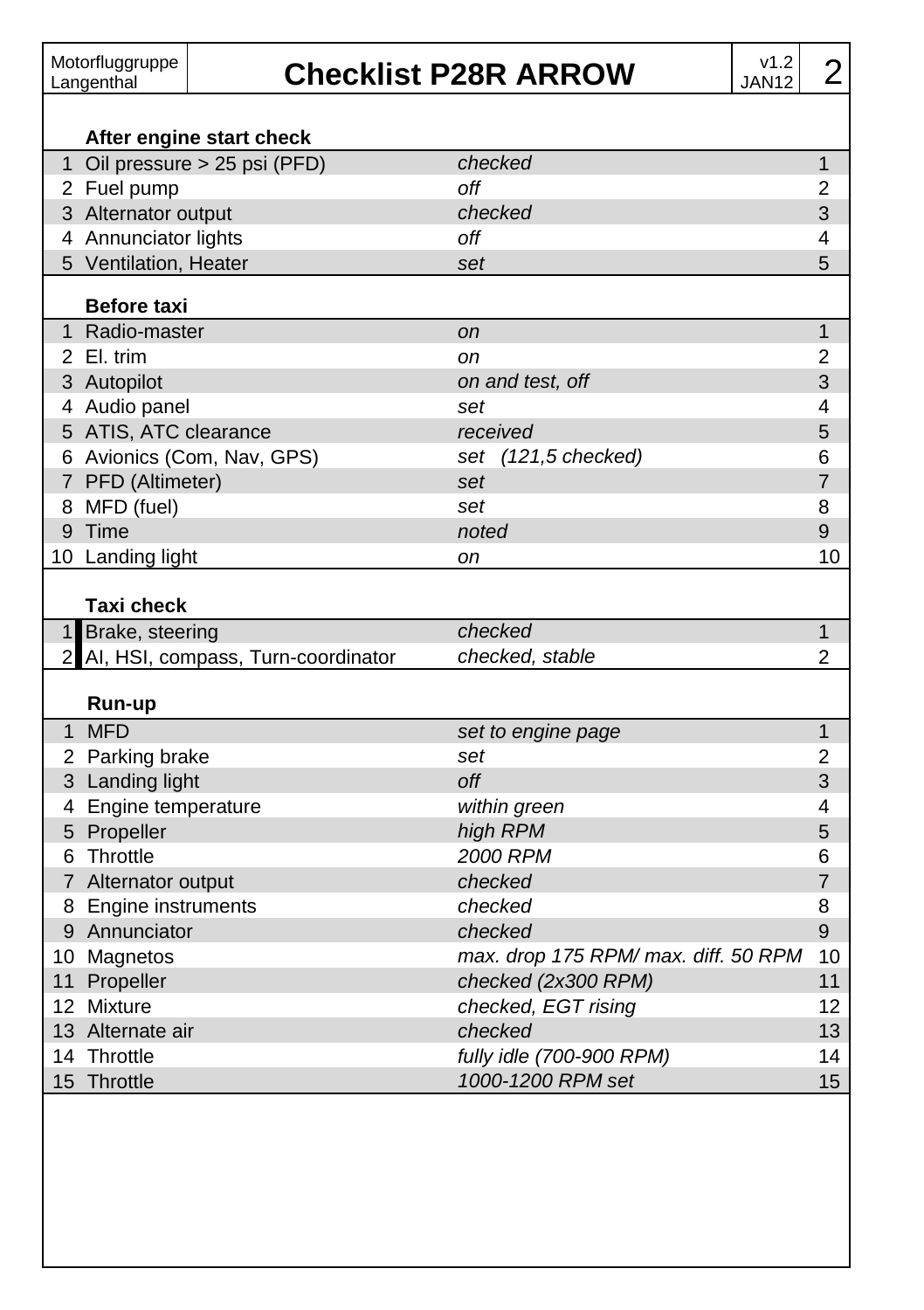### **Checklist P28R ARROW**

|                | Departure check                                                                                                                              |                                  |                |
|----------------|----------------------------------------------------------------------------------------------------------------------------------------------|----------------------------------|----------------|
|                | 1 Fuel quantity                                                                                                                              | checked                          | $\mathbf{1}$   |
|                | 2 Tank selector                                                                                                                              | fuller tank                      | 2              |
|                | 3 Fuel pump                                                                                                                                  | on, Alternator output increasing | 3              |
|                | 4 Propeller                                                                                                                                  | high RPM                         | 4              |
|                | 5 Mixture                                                                                                                                    | rich or acc. AFM                 | 5              |
|                | 6 Alternate air                                                                                                                              | closed                           | 6              |
|                | 7 Ignition                                                                                                                                   | both                             | 7              |
|                | 8 Flaps                                                                                                                                      | up, short field Flaps 2          | 8              |
|                | 9 Elevator and rudder trim                                                                                                                   | set                              | 9              |
|                | 10 ATC clearance, SID                                                                                                                        | read back                        | 10             |
|                | 11 Avionics (Com, Nav, GPS, Autopilot)                                                                                                       | set                              | 11             |
|                | 12 PFD                                                                                                                                       | checked, set for departure       | 12             |
|                | 13 MFD                                                                                                                                       | checked and then to MAP page     | 13             |
|                | 14 Flarm                                                                                                                                     | checked, 3 green lights          | 14             |
|                | 15 Seat belts, shoulder harness                                                                                                              | fasten                           | 15             |
|                | 16 Seats                                                                                                                                     | locked                           | 16             |
|                | 17 Doors                                                                                                                                     | latched                          | 17             |
|                | 18 Controls                                                                                                                                  | free and easy                    | 18             |
|                | 1 Surface wind<br>2 Speeds: V rot 65-75, short field 50-60,<br>3 Routing, Altitudes, Restrictions<br>4 Emergency procedures, V best glide 79 |                                  |                |
|                | Line-up                                                                                                                                      |                                  |                |
|                | 1 Approach sector, runway                                                                                                                    | checked free                     | $\mathbf{1}$   |
| 2              | Lights (Landing light, Anti-collision light)                                                                                                 | <sub>on</sub>                    | 2              |
|                | 3 Transponder                                                                                                                                | Code checked and set to ALT      | 3              |
| $\overline{4}$ | <b>Pitot Heat</b>                                                                                                                            | as required                      | 4              |
| 5              | Wind, runway heading                                                                                                                         | checked                          | 5              |
| 6              | Time                                                                                                                                         | noted                            | 6              |
|                | <b>Take off</b>                                                                                                                              |                                  |                |
| $\mathbf{1}$   | Power                                                                                                                                        | RPM & MP checked                 | $\overline{1}$ |
| $\mathbf{2}$   | Speed                                                                                                                                        | rising                           | 2              |
|                | <b>Climb check</b>                                                                                                                           |                                  |                |
| $\mathbf{1}$   | Gear                                                                                                                                         | $\mu$                            | 1              |
| $\mathbf{2}$   | <b>Flaps</b>                                                                                                                                 | up                               | 2              |
| 3              | Power                                                                                                                                        | 25" / 2500 RPM                   | 3              |
| 5              | Fuel pump                                                                                                                                    | off                              | 5              |
|                | 6 Altimeter                                                                                                                                  | QNE (1013 hPa)                   | 6              |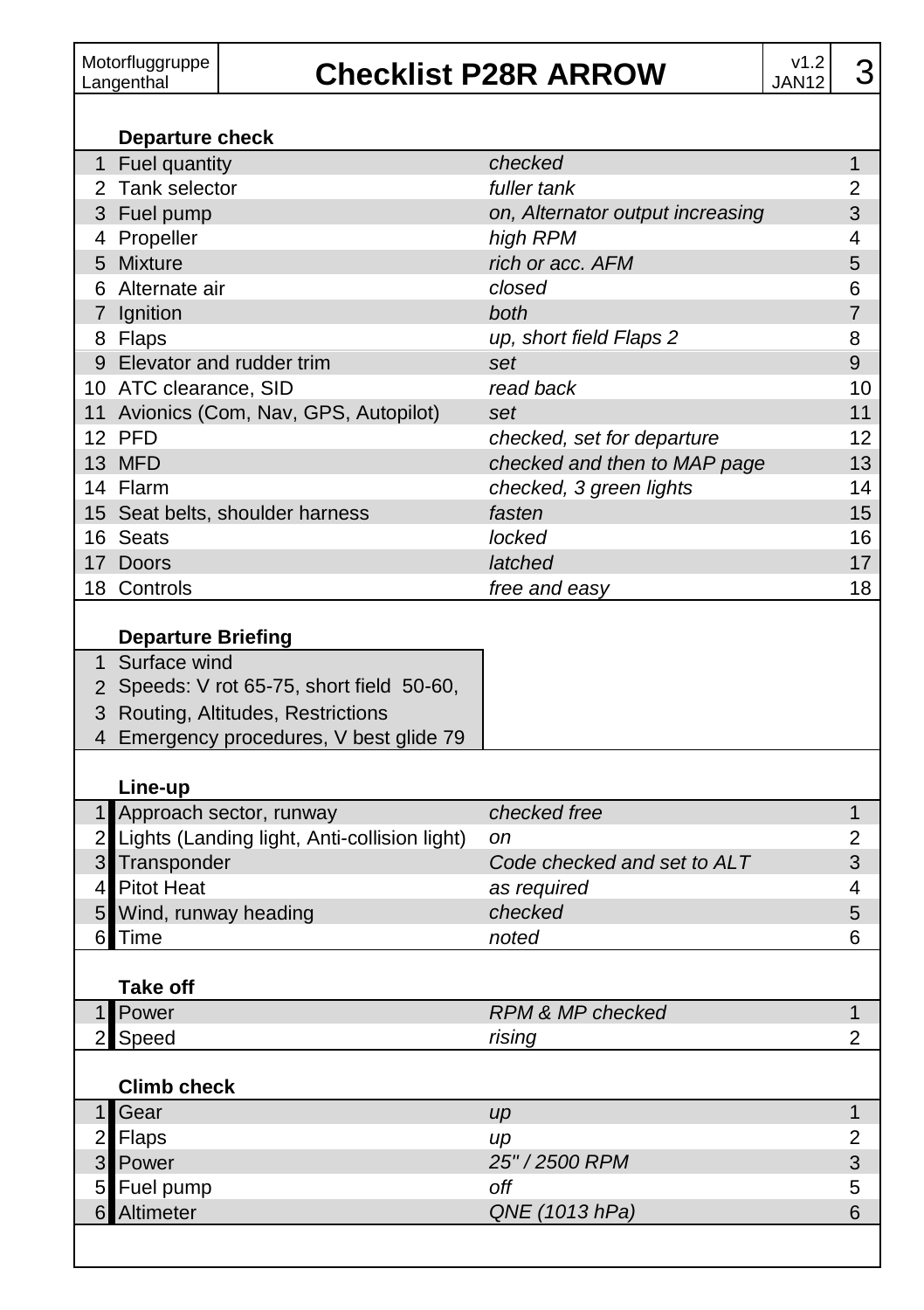| Motorfluggruppe<br>Langenthal |                          |                                      | v1.2<br><b>Checklist P28R ARROW</b><br><b>JAN12</b> | 4                       |  |
|-------------------------------|--------------------------|--------------------------------------|-----------------------------------------------------|-------------------------|--|
|                               | <b>Cruise check</b>      |                                      |                                                     |                         |  |
|                               | 1 MFD                    |                                      | set to engine page                                  | 1                       |  |
|                               |                          | 2 Flight- / Engine instruments       | checked                                             | 2                       |  |
|                               | 3 Cruise power           |                                      | acc. AFM                                            | 3                       |  |
|                               | 4 Mixture / Fuel         |                                      | checked                                             | 4                       |  |
|                               |                          |                                      |                                                     |                         |  |
|                               | <b>Descent check</b>     |                                      |                                                     |                         |  |
|                               | 1 ATIS                   |                                      | received                                            | 1                       |  |
|                               | 2 Approach briefing      |                                      | completed                                           | 2                       |  |
|                               |                          | 3 PFD + Avionics (Com, Nav, GPS)     | preselected                                         | 3                       |  |
|                               | 4 Cabin, Pax             |                                      | checked                                             | 4                       |  |
|                               |                          |                                      |                                                     |                         |  |
|                               | <b>Approach Briefing</b> |                                      |                                                     |                         |  |
|                               | 1 Runway in use          |                                      |                                                     |                         |  |
|                               |                          | 2 Routing, Altitude, Restrictions    |                                                     |                         |  |
|                               |                          | 3 Missed approach procedure          |                                                     |                         |  |
|                               |                          | 4 Surface wind, Final approach speed |                                                     |                         |  |
|                               |                          |                                      |                                                     |                         |  |
|                               |                          | <b>Approach preparation</b>          |                                                     |                         |  |
|                               | 1 Altimeters             |                                      | QNH                                                 | $\mathbf{1}$            |  |
|                               | 2 Auto pilot             |                                      | off                                                 | 2<br>3                  |  |
|                               | 3 Landing lights         |                                      | checked, on                                         |                         |  |
| 4                             | Fuel pump                |                                      | on                                                  | 4                       |  |
|                               | 5 Fuel quantity          |                                      | checked                                             | 5                       |  |
|                               | 6 Fuel selector          |                                      | fuller tank                                         | 6                       |  |
| $\overline{7}$                | <b>Mixture</b>           |                                      | rich                                                | $\overline{7}$          |  |
| 8                             | Gear                     |                                      | max. 129 kts down                                   | 8                       |  |
|                               | 9 Flaps                  |                                      | max. 103 kts set                                    | 9                       |  |
|                               | <b>Final check</b>       |                                      |                                                     |                         |  |
|                               | 1 Gear                   |                                      | checked, 3 greens                                   | 1                       |  |
|                               | 2 Flaps                  |                                      | checked                                             | 2                       |  |
| $\overline{3}$                | Propeller                |                                      | high RPM                                            | 3                       |  |
|                               |                          |                                      |                                                     |                         |  |
|                               | Go around                |                                      |                                                     |                         |  |
|                               | 1 Propeller              |                                      | high RPM                                            | 1                       |  |
| 2                             | Throttle                 |                                      | full power                                          | $\overline{\mathbf{c}}$ |  |
| 3                             | Attitude                 |                                      | rotate (speed established > 65 Kts)                 | $\mathfrak{S}$          |  |
| 4                             | Flaps                    |                                      | up (slowly retract if speed > 78 Kts)               | 4                       |  |
| 5                             | Gear                     |                                      | $\mu$                                               | 5                       |  |
|                               |                          |                                      |                                                     |                         |  |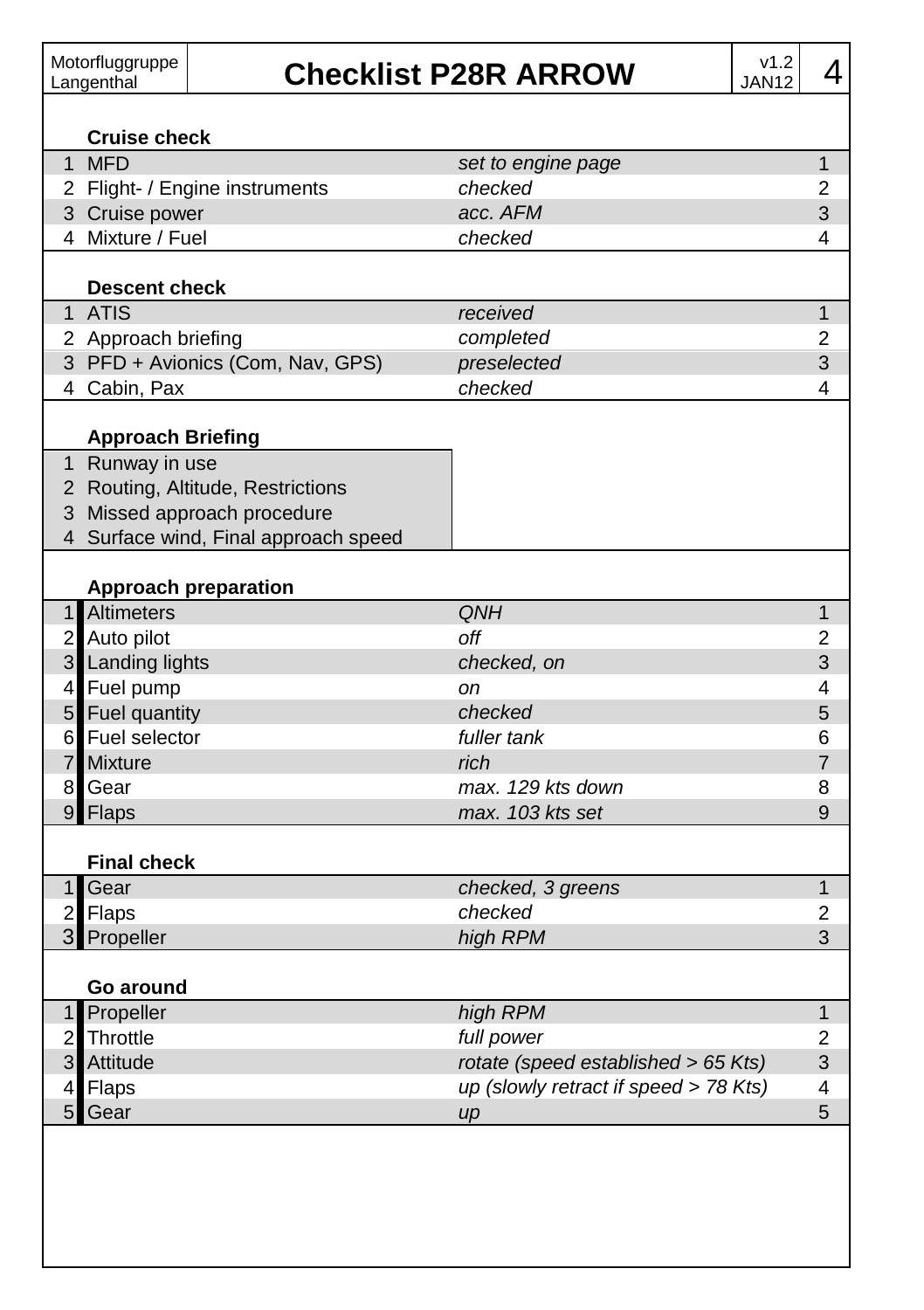| Motorfluggruppe<br>Langenthal | <b>Checklist P28R ARROW</b> | V1.2<br>JAN <sub>12</sub> |  |
|-------------------------------|-----------------------------|---------------------------|--|
| After landing                 |                             |                           |  |
| <b>Electrical consumers</b>   | as required                 |                           |  |
|                               | $\overline{\phantom{a}}$    |                           |  |

| <b>LICOLICAL COLIGATIONS</b> | <u>au iuguil uu</u> |   |
|------------------------------|---------------------|---|
| 2 Fuel pump                  | off                 | ◠ |
| 3 Flaps                      | $\mu$               |   |
| 4 Transponder                | stby                |   |
|                              |                     |   |
|                              |                     |   |
| <b>Engine shut down</b>      |                     |   |
| 1 Parking brake              | set                 |   |
| 2 Throttle                   | 1200 RPM            |   |

| <b>I</b> clining bland | いしい                   |   |
|------------------------|-----------------------|---|
| 2 Throttle             | 1200 RPM              | 2 |
| 3 Electrical consumers | off                   | 3 |
| 4 Radio Master         | no signal 121.5 / off | 4 |
| 5 Mixture              | cut off               | 5 |
| 6 Ignition             | off                   | 6 |
| 7 Alternator, Battery  | off                   |   |
| 8 Flight time counter  | noted                 | 8 |

| <b>Rotate</b>               |          | Flaps up           | 65-75 KIAS    |                 |
|-----------------------------|----------|--------------------|---------------|-----------------|
| Rotate short field          |          | Flaps <sub>2</sub> | 50-60 KIAS    |                 |
| <b>Best angle</b>           |          | Gear up,           |               | 78 KIAS         |
| <b>Best rate</b>            |          | Gear up,           |               | 90 KIAS         |
| Cruise climb                |          | Flaps up           | min. 104 KIAS |                 |
| Gear down                   |          |                    | max. 129 KIAS |                 |
| <b>Flaps extend</b>         |          |                    | max. 103 KIAS |                 |
| Initial approach speed      |          | Flaps 1            |               | <b>100 KIAS</b> |
| Intermediate approach speed |          | Flaps 2            |               | 90 KIAS         |
| Final approach speed        |          | <b>Flaps full</b>  |               | 75 KIAS         |
| Go around / T+G             | before   | Flaps up           | min.          | 78 KIAS         |
| <b>Best glide</b>           |          | Gear + Flaps       |               | 79 KIAS         |
| Max maneuvering speed       | Flaps up | 118 - 96 KIAS      |               |                 |
| Max. demonstrated crosswind |          |                    |               | 17 kts          |

| <b>POWER SETTINGS</b>             |                |
|-----------------------------------|----------------|
| Take off                          | full power     |
| Climb power                       | 25" / 2500 RPM |
| Cruise: best economy / best power | acc. AFM       |
| <b>Circuit</b>                    | 18" / 2200 RPM |
|                                   |                |

#### **Loading HB-PQY**

| <b>MTOM</b>                             | 1247 kg                                |  |
|-----------------------------------------|----------------------------------------|--|
|                                         | Max. cabin load remaining              |  |
| Empty (including 5 USG unusable fuel)   | $847 \text{ kg} \equiv 400 \text{ kg}$ |  |
| Usable fuel, filler neck 50 USG / 189lt | 136 kg $=$ 264 kg                      |  |
| 72 USG / 272lt<br>Usable fuel, full     | 196 kg $\approx$ 204 kg                |  |
|                                         |                                        |  |

### R ARROW

 $\begin{array}{c} 1.2 \\ JAN12 \end{array}$  5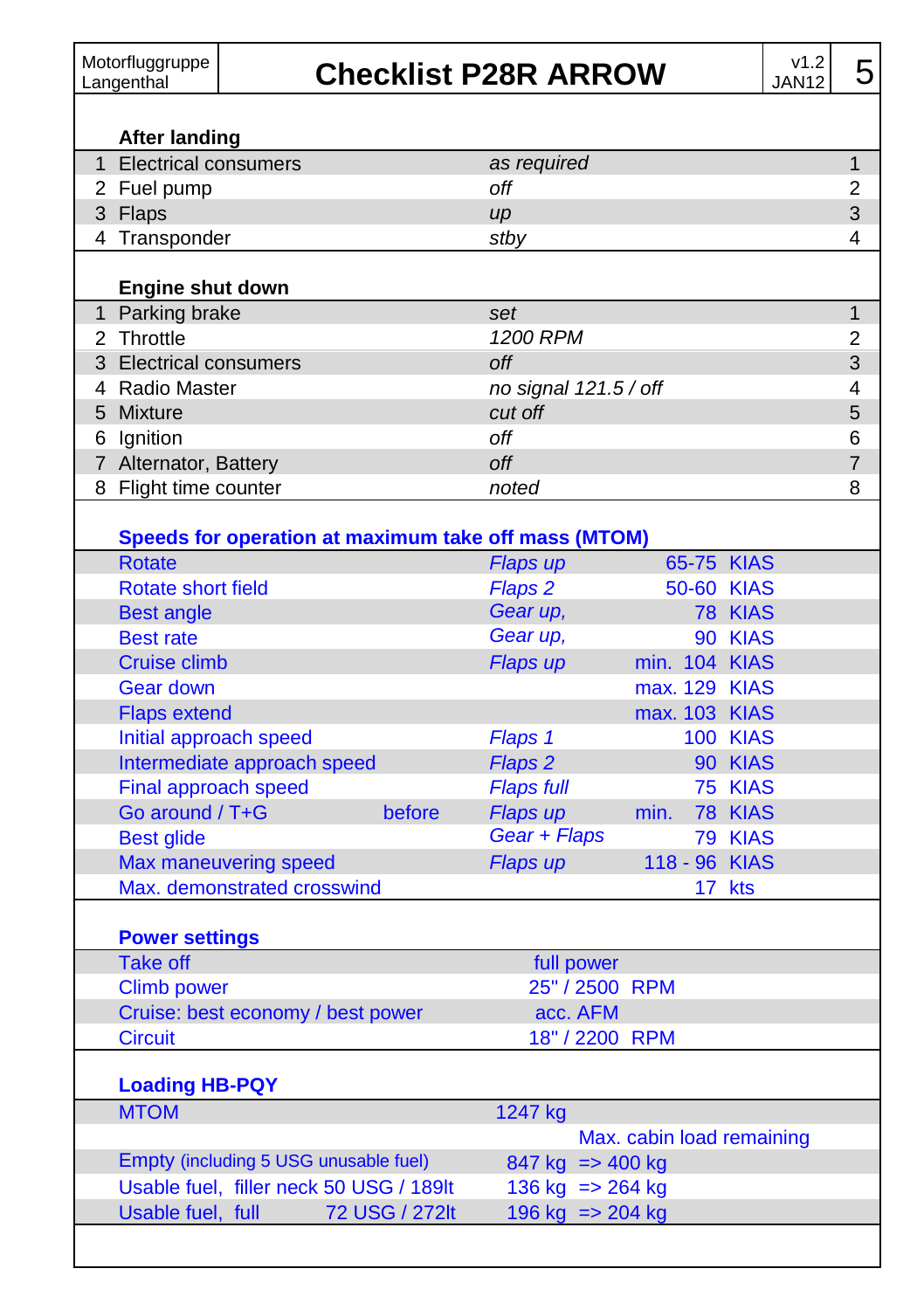# **Checklist P28R ARROW**

| <b>Power / Consumption / Cruisespeed at MTOM,</b> |            |            |                   |                 |                 |                            |                      |                |            |                 |                |
|---------------------------------------------------|------------|------------|-------------------|-----------------|-----------------|----------------------------|----------------------|----------------|------------|-----------------|----------------|
|                                                   |            |            |                   |                 |                 | $EGT = Peak -50°F$ to rich |                      |                |            |                 |                |
|                                                   |            |            |                   | <b>ISA-20°C</b> |                 |                            | <b>ISA</b>           |                | <b>ISA</b> | $+20^{\circ}$ C |                |
| ALT(ft)                                           | <b>RPM</b> | <b>MAP</b> | <b>PWR</b>        | <b>GpH</b>      | <b>TAS</b>      | <b>PWR</b>                 | <b>GpH</b>           | <b>TAS</b>     | <b>PWR</b> | <b>GpH</b>      | <b>TAS</b>     |
|                                                   |            |            |                   |                 | $-9^{\circ}C$   |                            |                      | $11^{\circ}$ C |            |                 | $31^{\circ}$ C |
|                                                   |            | 21         | 64%               | 10.3            | 113             | 61%                        | 9.5                  | 110            | 59%        | 8.7             | 107            |
|                                                   | 2300       | 22         | 67%               | 10.6            | 117             | 64%                        | 9.8                  | 113            | 62%        | 9.0             | 110            |
|                                                   |            | 23         | 70%               | 12.5            | 121             | 67%                        | 11.6                 | 117            | 65%        | 10.7            | 114            |
| 2000                                              |            | 24         | 73%               | 12.8            | 125             | 70%                        | 11.9                 | 122            | 68%        | 11.0            | 118            |
|                                                   |            | 21         | 71%               | 11.5            | 123             | 68%                        | 11.3                 | 122            | 66%        | 11.1            | 121            |
|                                                   | 2500       | 23         | 77%               | 12.3            | 132             | 75%                        | 12.1                 | 131            | 72%        | 11.8            | 129            |
|                                                   |            | 24         | 81%               | 12.6            | 137             | 78%                        | 12.4                 | 135            | 75%        | 12.1            | 134            |
|                                                   |            | 26.8       | 90%               | 13.5            | 139             | 87%                        | 13.2                 | 137            | 84%        | 12.9            | 136            |
|                                                   |            |            |                   |                 | $-13^{\circ}$ C |                            |                      | 7°C            |            |                 | $27^{\circ}$ C |
|                                                   |            | 21         | 64%               | 10.2            | 118             | 61%                        | 9.9                  | 116            | 59%        | 9.6             | 113            |
|                                                   | 2300       | 22         | 67%               | 10.5            | 122             | 64%                        | 10.2                 | 119            | 62%        | 9.9             | 117            |
|                                                   |            | 23         | 70%               | 11.0            | 126             | 67%                        | 10.7                 | 123            | 65%        | 10.3            | 121            |
| 4000                                              |            | 24         | 73%               | 11.4            | 129             | 70%                        | 11.0                 | 126            | 68%        | 10.7            | 124            |
|                                                   |            | 22         | 74%               | 11.4            | 127             | 72%                        | 11.0                 | 125            | 69%        | 10.7            | 123            |
|                                                   | 2500       | 23         | 77%               | 11.7            | 132             | 75%                        | 11.4                 | 129            | 72%        | 11.0            | 128            |
|                                                   |            | 24         | 81%               | 12.2            | 137             | 78%                        | 11.8                 | 134            | 75%        | 11.4            | 132            |
|                                                   |            | 25         | 84%               | 12.6            | 137             | 81%                        | 12.2                 | 135            | 78%        | 11.8            | 132            |
|                                                   |            |            |                   |                 | -17°C           |                            |                      | 3°C            |            |                 | 23°C           |
|                                                   |            | 20         | 61%               | 9.8             | 118             | 59%                        | 9.5                  | 115            | 56%        | 9.1             | 112            |
|                                                   | 2300       | 21         | 64%               | 10.2            | 122             | 61%                        | 9.8                  | 119            | 59%        | 9.4             | 116            |
|                                                   |            | 22         | 67%               | 10.9            | 126             | 64%                        | 10.5                 | 123            | 62%        | 10.1            | 120            |
| 6000                                              |            | 23.2       | 70%               | 11.2            | 132             | 68%                        | 10.8                 | 128            | 65%        | 10.4            | 125            |
|                                                   | 2500       | 20         | 68%               | 10.6            | 125             | 65%                        | 10.2                 | 123            | 63%        | 9.9             | 120            |
|                                                   |            | 21         | 71%               | 10.9            | 130             | 68%                        | 10.6                 | 127            | 66%        | 10.2            | 125            |
|                                                   |            | 22         | 74%               | 11.4            | 135             | 72%                        | 11.0                 | 132            | 69%        | 10.7            | 129            |
|                                                   |            | 23         | 78%               | 11.8            | 137             | 75%                        | 11<br>$\overline{A}$ | 134            | 72%        | 11.1            | 132            |
|                                                   |            |            |                   |                 | -21°C           |                            |                      | $-1^{\circ}C$  |            |                 | $19^{\circ}$ C |
|                                                   |            | 18         | 55%               | 9.0             | 113             | 53%                        | 8.7                  | 110            | 51%        | 8.4             | 107            |
|                                                   | 2300       | 19         | 58%               | 9.3             | 116             | 56%                        | 9.0                  | 113            | 54%        | 8.7             | 110            |
|                                                   |            | 20         | 61%               | 10.0            | 120             | 59%                        | 9.7                  | 117            | 56%        | 9.3             | 114            |
| 8000                                              |            | 21.5       | 65%               | 10.5            | 128             | 63%                        | 10.1                 | 125            | 61%        | 9.7             | 121            |
|                                                   |            | 18         | 61%               | 10.0            | 120             | 59%                        | 9.6                  | 117            | 57%        | 9.2             | 114            |
|                                                   | 2500       | 19         | 64%               | 10.3            | 124             | 62%                        | 9.9                  | 121            | 60%        | 9.6             | 117            |
|                                                   |            | 20         | 68%               | 10.8            | 129             | 65%                        | 10.4                 | 125            | 63%        | 10.1            | 122            |
|                                                   |            | 21.3       | $\overline{72\%}$ | 11.5            | 137             | 69%                        | 11.1                 | 133            | 67%        | 10.7            | 129            |
|                                                   |            |            |                   |                 | $-25^{\circ}$ C |                            |                      | $-5^{\circ}C$  |            |                 | $15^{\circ}$ C |
|                                                   |            | 17         | 52%               | 8.7             | 111             | 50%                        | 8.3                  | 108            | 48%        | 8.0             | 106            |
|                                                   | 2300       | 18         | 55%               | 9.0             | 115             | 53%                        | 8.6                  | 112            | 51%        | 8.2             | 109            |
|                                                   |            | 19         | 58%               | 9.7             | 122             | 56%                        | 9.3                  | 118            | 54%        | 8.9             | 115            |
| 10000                                             |            | 19.7       | 60%               | 10.0            | 124             | 58%                        | 9.5                  | 121            | 56%        | 9.1             | 118            |
|                                                   |            | 17         | 58%               | 9.6             | 120             | 56%                        | 9.2                  | 117            | 54%        | 8.9             | 114            |
|                                                   |            | 18         | 61%               | 9.9             | 124             | 59%                        | $9.5\,$              | 121            | 57%        | 9.2             | 117            |
|                                                   | 2500       | 19         | 64%               | 10.4            | 129             | 62%                        | 10.0                 | 125            | 60%        | 9.7             | 122            |
|                                                   |            | 19.7       | 67%               | 10.8            | 135             | 64%                        | 10.4                 | 131            | 62%        | 10.0            | 127            |
|                                                   |            |            |                   |                 |                 |                            |                      |                |            |                 |                |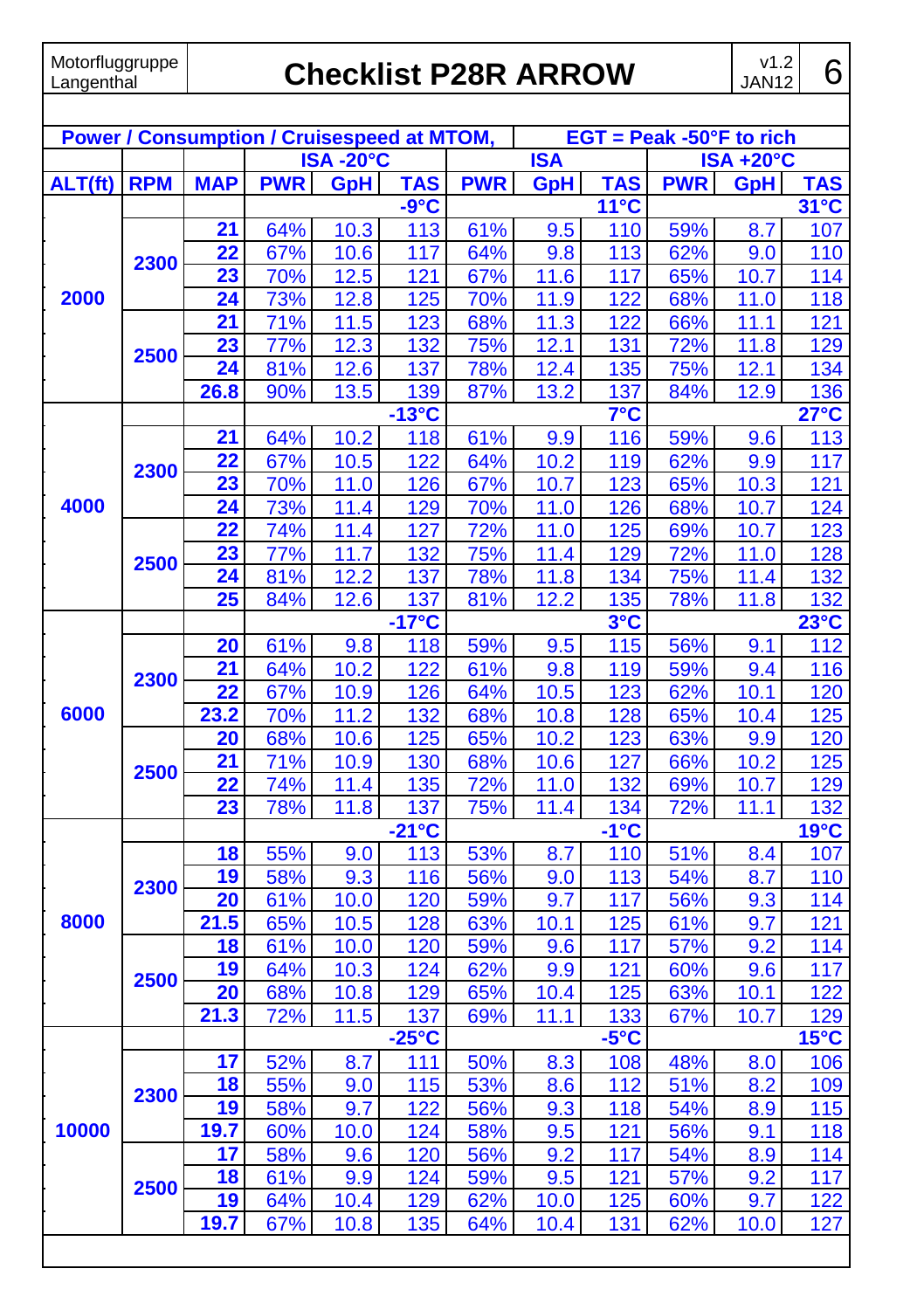| Motorfluggruppe<br>Langenthal |                                                          | <b>Emergency Checklist P28R ARROW</b> | v1.2<br>JAN12 | 7                       |
|-------------------------------|----------------------------------------------------------|---------------------------------------|---------------|-------------------------|
|                               | Flight checklist for emergency<br>Massgebend ist das AFM |                                       |               |                         |
|                               | <b>FIRE ON GROUND</b>                                    |                                       |               |                         |
| 1 Starter                     |                                                          | <b>CRANK ENGINE</b>                   |               | 1                       |
| 2 Mixture                     |                                                          | <b>IDLE CUT OFF</b>                   |               | 2                       |
| 3 Throttle                    |                                                          | <b>FULL OPEN</b>                      |               | 3                       |
| 4 Fuel pump                   |                                                          | <b>OFF</b>                            |               | 4                       |
| 5 Fuel selector               |                                                          | <b>OFF</b>                            |               | $\overline{5}$          |
| <b>6 Battery / Alternator</b> |                                                          | <b>OFF</b>                            |               | 6                       |
| 7 Pax and Crew                |                                                          | <b>EVACUATE</b>                       |               | $\overline{7}$          |
| 1 Source of fire              | <b>FIRE IN FLIGHT</b>                                    | <b>IDENTIFY</b>                       |               | 1                       |
|                               | <b>ELECTRICAL FIRE (Smoke in cabin)</b>                  |                                       |               |                         |
| 1 Battery / Alternator        |                                                          | <b>OFF</b>                            |               | 1                       |
| 2 Vents                       |                                                          | <b>OPEN</b>                           |               | 2                       |
| 3 Cabin heat                  |                                                          | <b>OFF</b>                            |               | $\overline{\mathbf{3}}$ |
| <b>ENGINE FIRE</b>            | Land as soon as practical                                |                                       |               |                         |
| 1 Fuel selector               |                                                          | <b>OFF</b>                            |               | 1                       |
| 2 Throttle                    |                                                          | <b>CLOSED</b>                         |               | 2                       |
| 3 Mixture                     |                                                          | <b>IDLE CUT OFF</b>                   |               | $\overline{\mathbf{3}}$ |
| 4 Fuel pump                   |                                                          | <b>OFF</b>                            |               | 4                       |
|                               | 5 Cabin heater and defroster                             | <b>OFF</b>                            |               | $\overline{5}$          |
| <b>6 Elevator trim</b>        | Prepare for power off emergency landing                  | <b>BEST GLIDE 79 KIAS</b>             |               | 6                       |
|                               |                                                          |                                       |               |                         |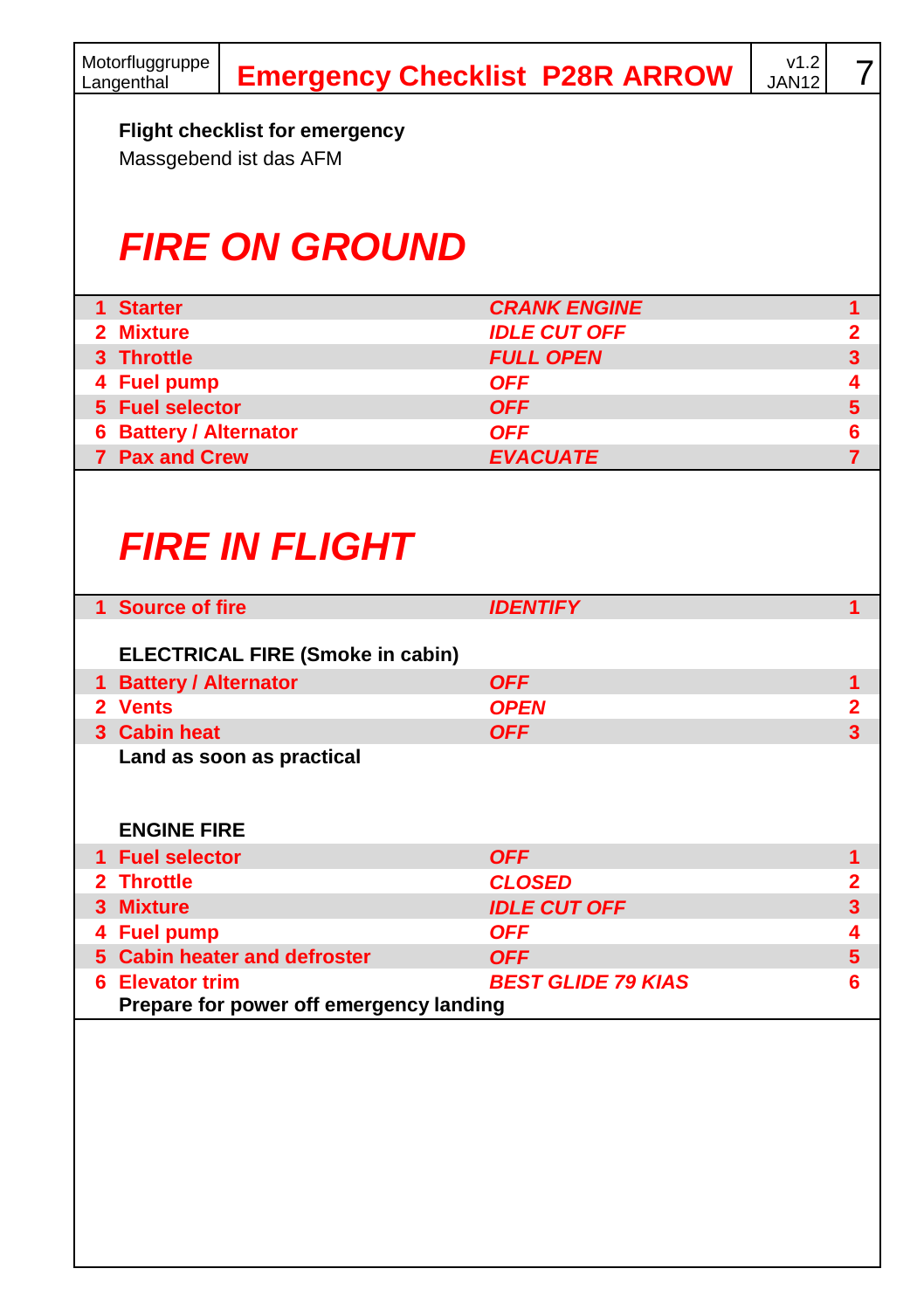|                                    | Motorfluggruppe<br>v1.2<br><b>Emergency Checklist P28R ARROW</b><br><b>JAN12</b><br>Langenthal |                                                         |                                  |  |                |  |  |
|------------------------------------|------------------------------------------------------------------------------------------------|---------------------------------------------------------|----------------------------------|--|----------------|--|--|
| <b>ENGINE POWER LOSS IN FLIGHT</b> |                                                                                                |                                                         |                                  |  |                |  |  |
|                                    | 1 Attitude                                                                                     |                                                         | <b>BEST GLIDE 79 KIAS</b>        |  | 1              |  |  |
|                                    | 2 Fuel selector                                                                                |                                                         | <b>SWITCH</b>                    |  | 2              |  |  |
|                                    | 3 Fuel pump                                                                                    |                                                         | <b>ON</b>                        |  | 3              |  |  |
|                                    | 4 Mixture                                                                                      |                                                         | <b>RICH</b>                      |  | 4              |  |  |
|                                    | 5 Alternate Air                                                                                |                                                         | <b>OPEN</b>                      |  | 5              |  |  |
|                                    | <b>6</b> Ignition                                                                              |                                                         | <b>BOTH</b>                      |  | 6              |  |  |
|                                    | 7 Engine gauges                                                                                |                                                         | <b>CHECK CAUSE OF POWER LOSS</b> |  | $\overline{7}$ |  |  |
|                                    |                                                                                                | When power is restored                                  |                                  |  |                |  |  |
|                                    | 8 Alternate Air                                                                                |                                                         | <b>CLOSE</b>                     |  | 8              |  |  |
|                                    | 9 Fuel pump                                                                                    |                                                         | <b>OFF</b>                       |  | g              |  |  |
|                                    |                                                                                                | When power is not restored                              |                                  |  |                |  |  |
|                                    | 10 Elevator trim                                                                               | Prepare for power off emergency landing                 | <b>BEST GLIDE 79 KIAS</b>        |  | 10             |  |  |
|                                    |                                                                                                | <b>EMERGENCY LANDING</b><br>Trim for best glide 79 KIAS |                                  |  |                |  |  |
|                                    | Locate suitable field                                                                          | When the landing field can easily be reached            |                                  |  |                |  |  |
|                                    | 1 Gear Selector                                                                                |                                                         | <b>DOWN</b>                      |  | 1              |  |  |
|                                    | 2 Flaps                                                                                        |                                                         | <b>AS DESIRED</b>                |  | 2              |  |  |
|                                    | 3 Throttle                                                                                     |                                                         | <b>CLOSED</b>                    |  | 3              |  |  |
|                                    | 4 Mixture                                                                                      |                                                         | <b>IDLE CUT OFF</b>              |  | 4              |  |  |
|                                    | 5 Ignition                                                                                     |                                                         | <b>OFF</b>                       |  | 5              |  |  |
|                                    | <b>6 Battery / Alternator</b>                                                                  |                                                         | <b>OFF</b>                       |  | 6              |  |  |
|                                    | 7 Fuel selector                                                                                |                                                         | <b>OFF</b>                       |  | 7              |  |  |
|                                    | 8 Speed                                                                                        |                                                         | <b>FINAL APPROACH, 72 KIAS</b>   |  | 8              |  |  |
|                                    |                                                                                                | 9 Seat belts / shoulder harness                         | <b>TIGHT</b>                     |  | 9              |  |  |
|                                    |                                                                                                |                                                         |                                  |  |                |  |  |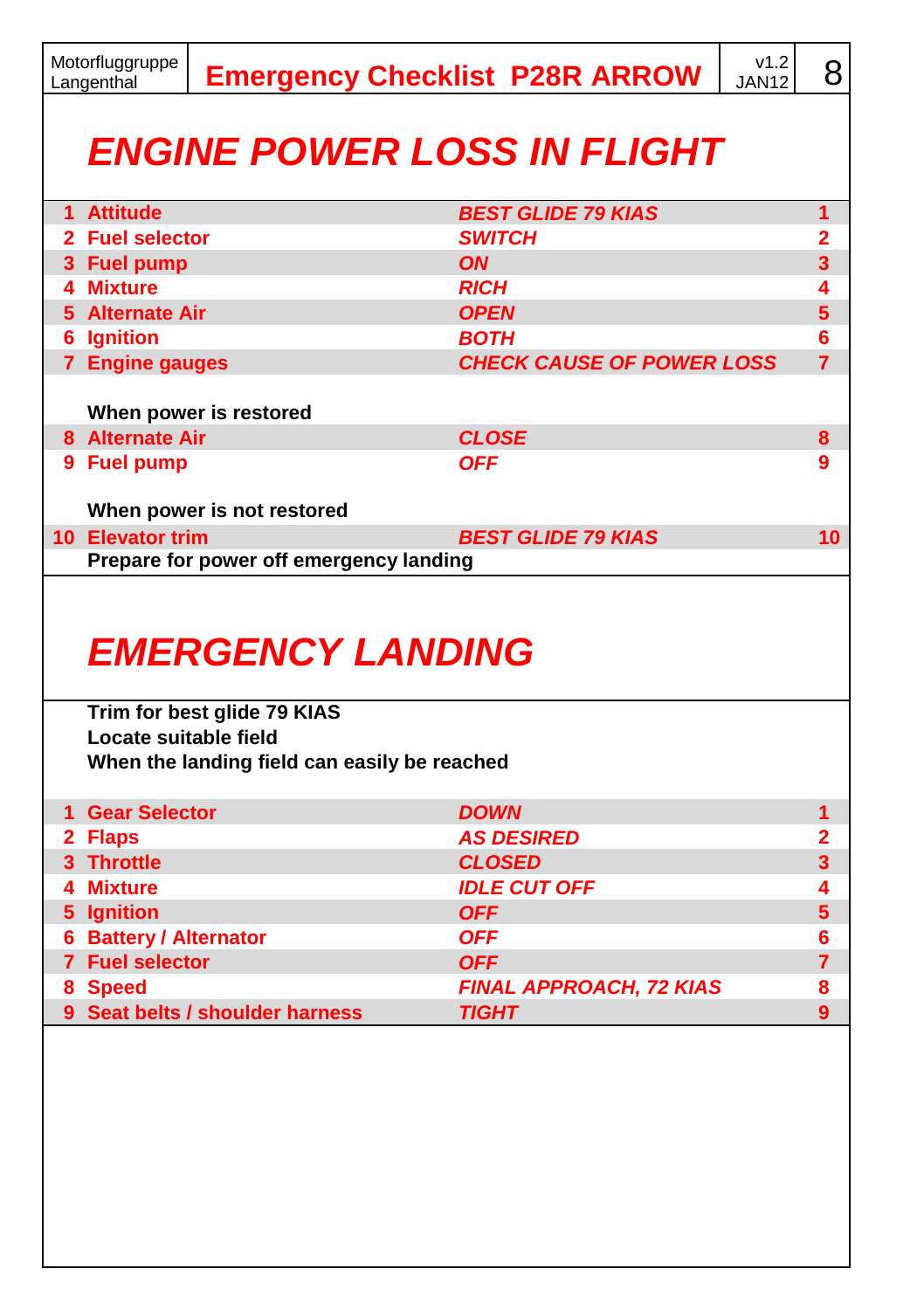|                            | Motorfluggruppe<br>Langenthal                                                                                                                                   |                                                        |             | <b>Emergency Checklist P28R ARROW</b> | V1.2<br><b>JAN12</b> | 9                       |  |  |  |  |  |
|----------------------------|-----------------------------------------------------------------------------------------------------------------------------------------------------------------|--------------------------------------------------------|-------------|---------------------------------------|----------------------|-------------------------|--|--|--|--|--|
| <b>GEAR EMERGENCY DOWN</b> |                                                                                                                                                                 |                                                        |             |                                       |                      |                         |  |  |  |  |  |
|                            |                                                                                                                                                                 | NO GEAR DOWN INDICATION (one or more green lights u/s) |             |                                       |                      |                         |  |  |  |  |  |
|                            | 1 Master                                                                                                                                                        |                                                        | <b>ON</b>   |                                       |                      | 1<br>$\overline{2}$     |  |  |  |  |  |
|                            | 2 Circuit breakers                                                                                                                                              |                                                        | IN          |                                       |                      |                         |  |  |  |  |  |
|                            | 3 Day/Night switch                                                                                                                                              |                                                        |             | <b>DAY</b>                            |                      | 3                       |  |  |  |  |  |
|                            | 4 Green indicators<br><b>CHECKED, PUSH IN</b><br>If gear does not check down and lock continue with                                                             |                                                        |             |                                       |                      |                         |  |  |  |  |  |
|                            |                                                                                                                                                                 | <b>GEAR EMERGENCY DOWN</b>                             |             |                                       |                      |                         |  |  |  |  |  |
|                            | 1 Speed                                                                                                                                                         |                                                        |             | <b>BELOW 87 KIAS</b>                  |                      |                         |  |  |  |  |  |
|                            | 2 Gear Selector                                                                                                                                                 |                                                        |             | <b>DOWN</b>                           |                      |                         |  |  |  |  |  |
|                            | 3 Gear circuit breaker                                                                                                                                          |                                                        |             | <b>PULL OUT</b>                       |                      | 3                       |  |  |  |  |  |
|                            | 4 Emergency gear lever                                                                                                                                          | If main gear has failed to lock down                   |             | <b>PUSH DOWN &amp; HOLD</b>           |                      | 4                       |  |  |  |  |  |
|                            | 5 YAW AIRPLANE WITH THE RUDDER ABRUPTLY FROM SIDE TO SIDE<br>5                                                                                                  |                                                        |             |                                       |                      |                         |  |  |  |  |  |
|                            |                                                                                                                                                                 | If nose gear has failed to lock down                   |             |                                       |                      |                         |  |  |  |  |  |
|                            | 6 Speed                                                                                                                                                         |                                                        |             | <b>REDUCE TO LOWEST SAFE</b>          |                      | 6                       |  |  |  |  |  |
|                            | 7 Power<br>If nose gear still failed to lock down                                                                                                               |                                                        |             | <b>LOWEST FOR SAFE OPERATION</b>      |                      |                         |  |  |  |  |  |
|                            | 8 Gear circuit breaker                                                                                                                                          |                                                        | IN          |                                       |                      | 8                       |  |  |  |  |  |
|                            | 9 Gear Selector                                                                                                                                                 |                                                        | UP          |                                       |                      | 9                       |  |  |  |  |  |
|                            | <b>10 Gear Selector</b>                                                                                                                                         |                                                        | <b>DOWN</b> |                                       |                      | 10                      |  |  |  |  |  |
|                            | If main or nose gear still does not check down<br>advise tower for "low passing and visual gear check"                                                          |                                                        |             |                                       |                      |                         |  |  |  |  |  |
|                            |                                                                                                                                                                 | 11 Visual gear check positive                          |             | <b>NORMAL LANDING</b>                 |                      | 11                      |  |  |  |  |  |
|                            | 12 Visual gear check negative<br><b>PREPARE GEAR UP LDG (AFM)</b><br>12<br>Prefer concrete runway when ever possible<br><b>GEAR UNSAFE INDICATION IN FLIGHT</b> |                                                        |             |                                       |                      |                         |  |  |  |  |  |
|                            | <b>CHECK, UP</b><br>1 Emergency gear lever<br>If GEAR UNSAFE INDICATION persists                                                                                |                                                        |             |                                       |                      | 1                       |  |  |  |  |  |
|                            | 2 Speed                                                                                                                                                         |                                                        |             | <b>BELOW 129 KIAS</b>                 |                      | 2                       |  |  |  |  |  |
|                            | 3 Gear Selector                                                                                                                                                 |                                                        | DOWN        |                                       |                      | 3                       |  |  |  |  |  |
|                            | 4 Speed                                                                                                                                                         |                                                        |             | <b>BELOW 109 KIAS</b>                 |                      | $\overline{\mathbf{4}}$ |  |  |  |  |  |
|                            | <b>5 Gear Selector</b>                                                                                                                                          |                                                        | <b>UP</b>   |                                       |                      | 5                       |  |  |  |  |  |
|                            |                                                                                                                                                                 |                                                        |             |                                       |                      |                         |  |  |  |  |  |